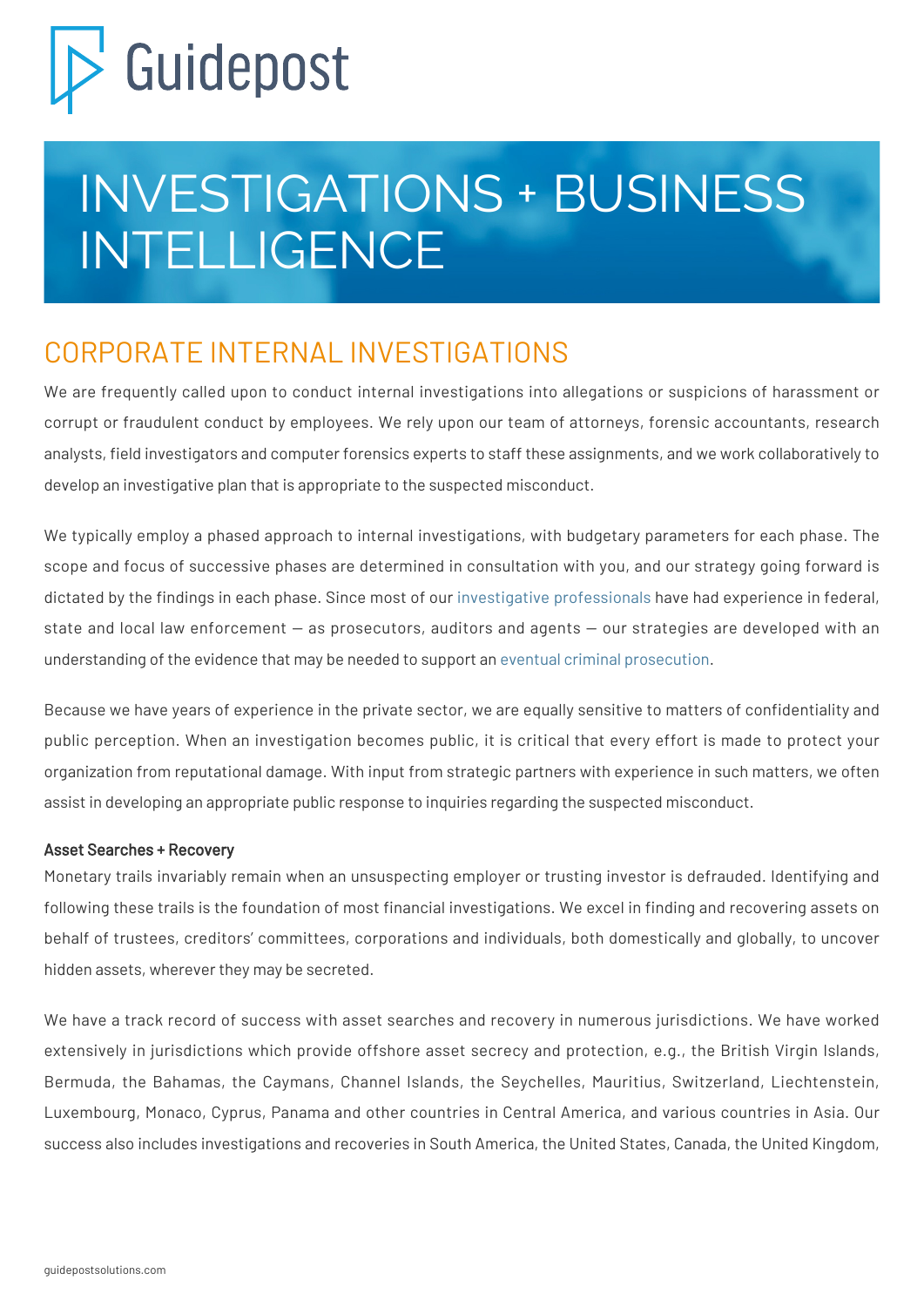India, Pakistan, Egypt, the United Arab Emirates, the former Soviet states, Scandinavia, and a number of other Middle Eastern and African nations.

Asset searches begin with background investigations on any related parties in order to identify evidence of assets held by these individuals. Expert investigators search public and proprietary databases and conduct discreet interviews of relevant witnesses where necessary. Research on corporate entities involved in the matter is conducted to develop general profiles of such companies and identify assets held by them.

#### Research is performed using a variety of public record resources, including:

- Corporate filings
- Real property records
- Motor vehicle, watercraft and aircraft ownership
- Federal and state criminal proceedings
- Federal and state civil litigation
- Bankruptcy proceedings
- Lien and judgment filings
- Uniform Commercial Code (UCC) filings
- Reviews of media sources and Internet websites

Our team has conducted more than 100 financial investigations involving embezzlement, fictitious billing scams, inventory theft, and high-profile bankruptcy fraud matters. The team includes forensic accountants and investigators who have mastered the skill of making the distinction between irrelevant and crucial data, and extracting the evidence necessary for success. The investigator must not only see what is there, but also what should be and is not.

#### Background Investigations + Due Diligence

Through investigative research and analysis, we develop a customized and cost-effective approach designed to help you make smart, safe hiring decisions for your organization's peace of mind.

Our multi-disciplinary approach involves three phases of research and investigation customized to gather the type of information deemed most relevant to your business needs.

- Tier One: Public Records Research
- Tier Two: Comprehensive Research, Analysis and Verifications
- Tier Three: Research and Field Investigations

Comprehensive research of public and proprietary sources is conducted discreetly with an investigative focus on verification of relevant information and credentials relating to potential hires. We collect and analyze information, cross-reference the findings, and provide an objective, 360-degree view.

#### Big Data Investigations

We can successfully assemble, standardize and integrate massive amounts of transaction level data from different sources to identify patterns and linkages potentially indicative of suspect activities that would be hidden or difficult to detect with traditional methods.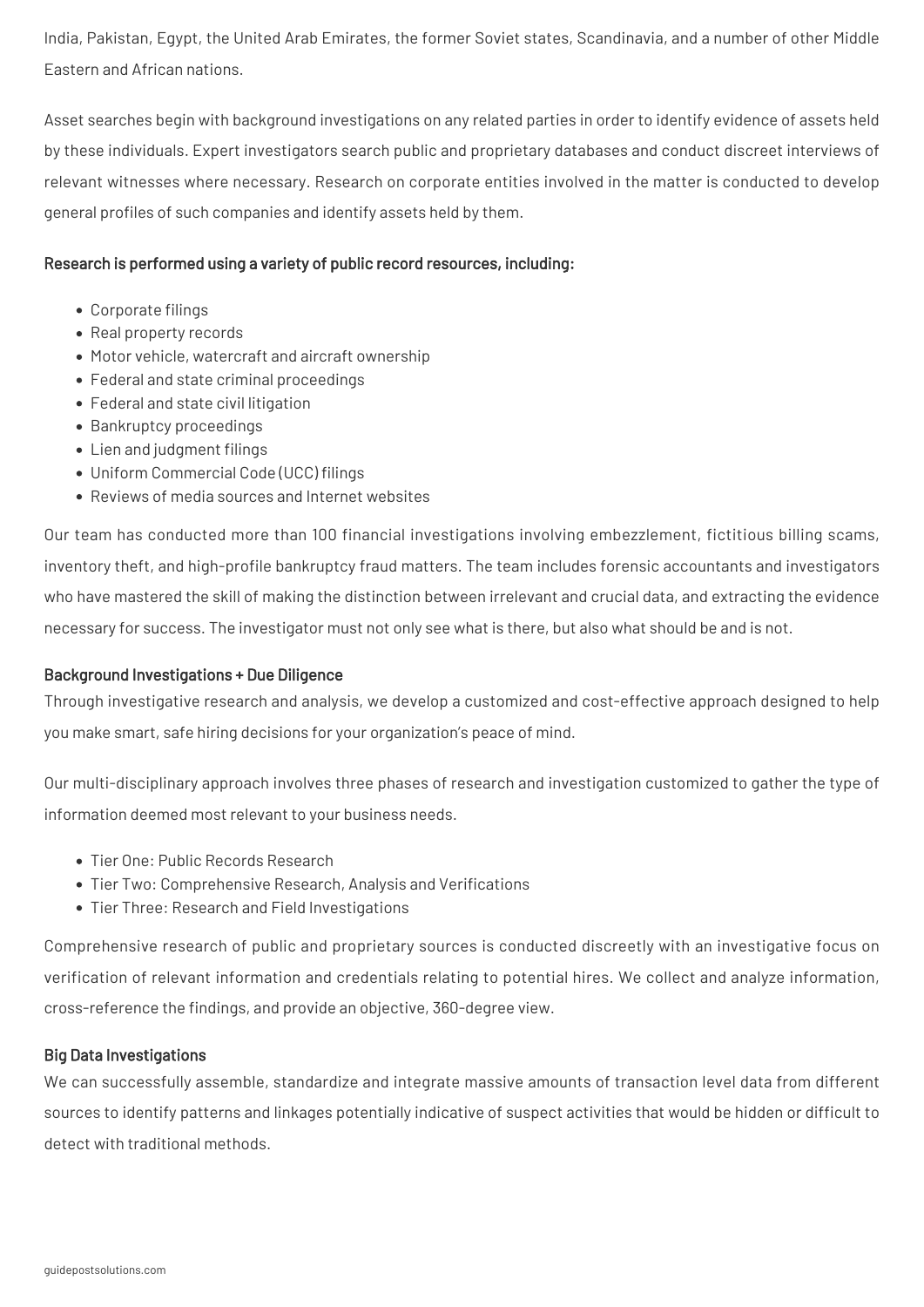We offer the following effective tools in matters involving into Big Data:

#### Guidepost Insight™

This data-as-a-service platform that enables vast amounts of data to be gathered, indexed, displayed and correlated. Its ability to collect and aggregate vast amounts of data significantly impacts the speed, efficiency and cost-effective manner in which investigations can be carried out. Guidepost Insight connects data across multiple sources, automatically creates relationships and visualizes findings in real time. It does this by capturing every bit of data or text relating to a topic or case, supplemented by data available from external data sources. Results can be output in any way you like to quickly highlight relationships, patterns, trends and anomalies.

#### Siron® Anti-Financial Crime Products

The building-block design allows variable combination of the products to fulfill custom requirements for governance, risk and compliance in the best possible way. The products consistently follow the risk-based approach and support all phases of the compliance process with integrated solution modules: from specific risk analysis and continual risk classification to monitoring of transactions and behavioral patterns, and central case management with risk and compliance dashboards. Siron® products are highly standardized and parametrizable. They can be combined at will to create custom solutions. Numerous best-practice scenarios from a large number of customer installations have made their way into these standard research products. They guarantee fast roll-out of professional solutions based on the latest compliance knowledge. The technology is robust, interoperable, platform-independent and highly scalable. This facilitates integration of Siron® products into existing system environments and provides seamless interaction with third-party applications and databases. The field of application extends from the lean departmental to a crossorganizational and multinational group solution.

#### Siron® anti-financial crime products consist of flexible software modules for:

- Anti-money laundering
- Counter-terrorism financing
- Know your customer
- Tax compliance & reporting (e.g. FATCA, CRS)
- Risk assessment & risk controlling
- Business partner due diligence
- Giant Oak Search Technology (GOST™)

Guidepost Solutions LLC offers Giant Oak Search Technology (GOST™), a fast, reliable negative media search tool. As an analyst or investigator working for a financial institution, you need to perform negative media searches on a tremendous amount of customers. By leveraging domain specific indexes of the internet, GOST™ uses a sophisticated risk-scoring method that targets the right kind of information on countless customers, so you can focus on where to begin. It then provides a dossier on each individual with everything you need to know, such as web page images, and keywords already highlighted to help you identify who you want to work with and who you don't. Should any negative